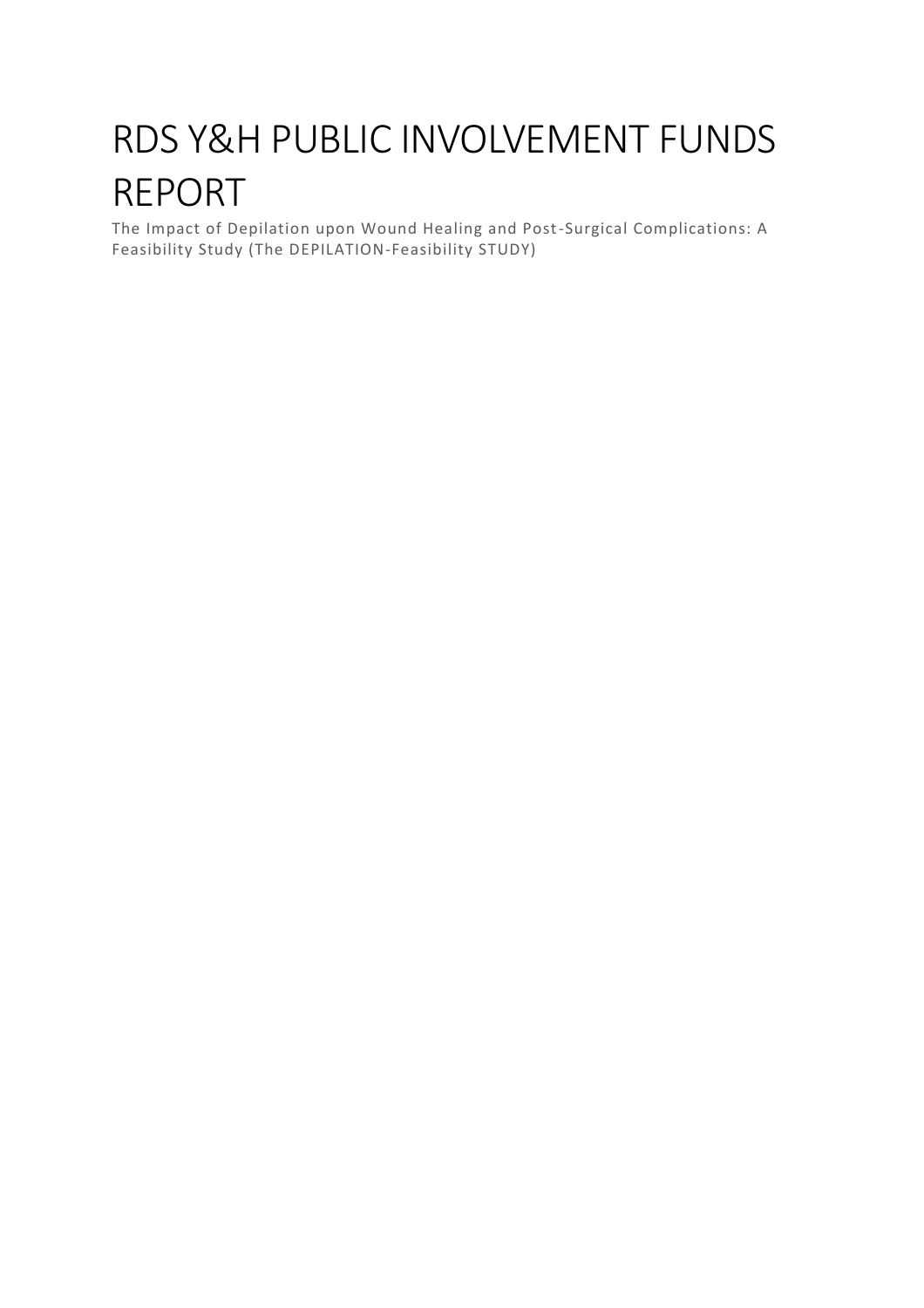# **Table of Contents**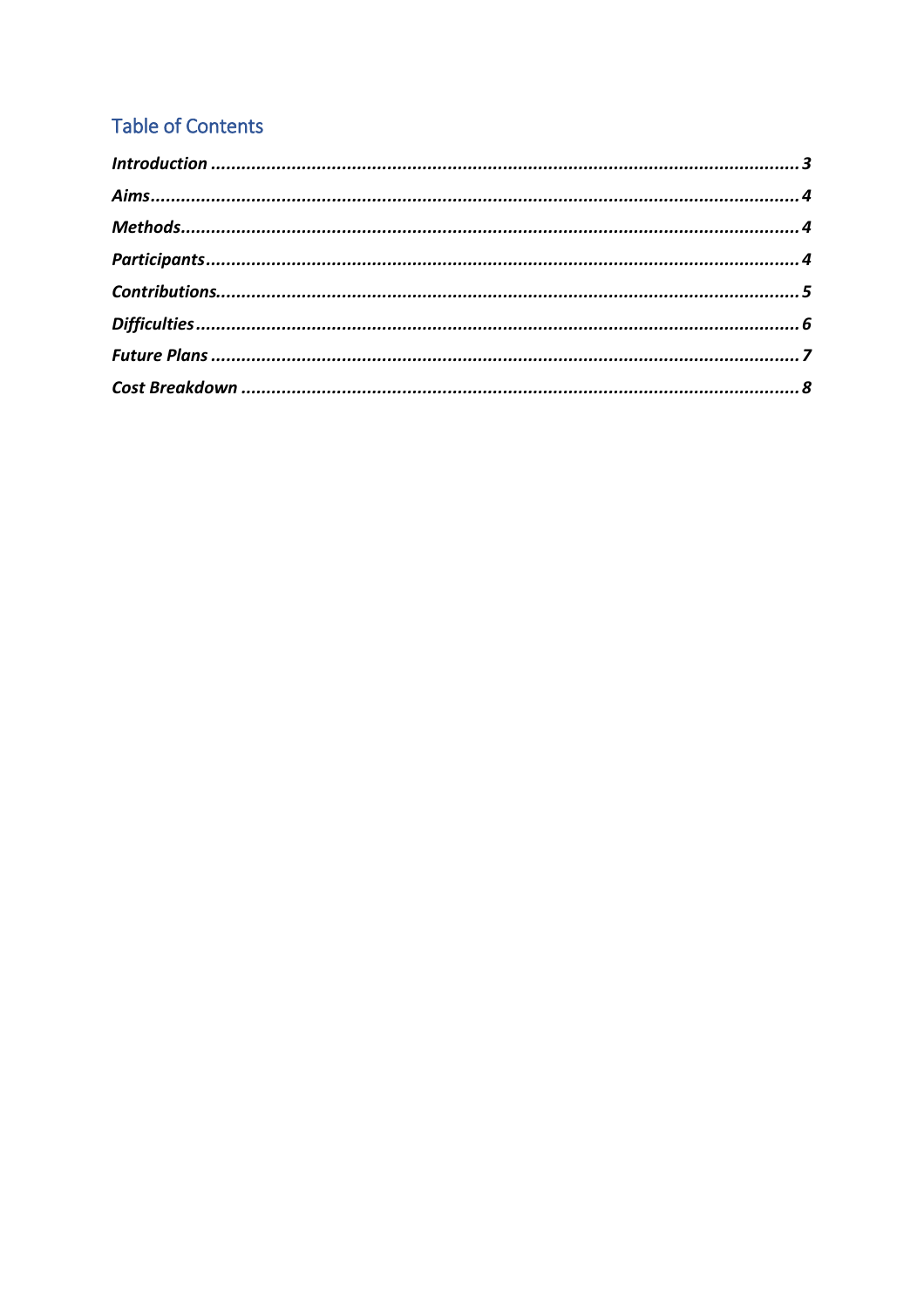#### <span id="page-2-0"></span>Introduction

Wound complications such as infection or dehiscence (where all or part of the wound bursts open) are the most common complication following surgery. The cost of infection alone to the NHS may be upwards of £700 million every year.

Infections are more common in areas where there are natural skin folds, such as the groin or the armpit, as they are warm and moist, and their location can make it more difficult to maintain a clean, hygienic environment both before and after an operation.

Operations may be undertaken in the groin or armpit when a patient is diagnosed as having cancer, often of the skin, breast or genital regions. To see whether the cancer may have spread via the lymph nodes, an operation may be undertaken to sample one or more of the nodes in the armpit or groin. Lymph nodes are part of the lymphatic system, which is made up of vessels (similar to blood vessels) that drain away excess fluid from the body. Large collections of these lymph nodes can be found in the armpits, groins, and the neck area. Lymph nodes are part of the immune system to fight infection, but also filter cancer cells. If a cancer has been found after sampling these nodes, an operation to remove the nodes completely may be undertaken.

An infection or other wound complication after an operation such as this may occur in up to 50% of patients. As well as causing significant problems at the time, such as repeated trips to hospital, courses of antibiotics, more time off work and the potential to make patients very unwell, infection after lymph node surgery may increase the risk of lymphoedema, or long-term swelling of the entire limb.

Strategies to reduce wound complications are in high demand, especially with the current threat of antibiotic resistance. One such strategy that our team has been working on is hair cycle modulation. Hair follicles cover the entire body, but are concentrated on the head, in the armpits and groins and on the face in men. They contain a large number of skin stem cells, that have been shown to migrate out of the hair follicle and contribute to wound healing when the surrounding skin is injured, such as when an incision is made.

Early evidence suggests that these stem cells are most active when the follicle is naturally in a growth phase. Forcing the follicle into a growth phase may maximise the effect of these stem cells on healing and contribute to a reduction in complications. Hair follicles can be forced into a growth phase by removing the strand of hair from within, by plucking or waxing.

Our team has conducted a research study in patients having skin graft surgery, where we waxed the thigh where a graft was taken from. This was tolerable to patients and shows promising results. However, we cannot be certain whether it will be effective on a larger scale and in other parts of the body, and on wounds created with a surgical blade and stitched closed at the end of the procedure. We also do not know, if it is effective, how this will compare to other strategies, such as wound dressings or negative pressure devices (dressings which apply a low level of suction to the wound). Finally, we do not know whether a study such as this would be acceptable or tolerable to patients who are in the midst of cancer diagnosis and treatments.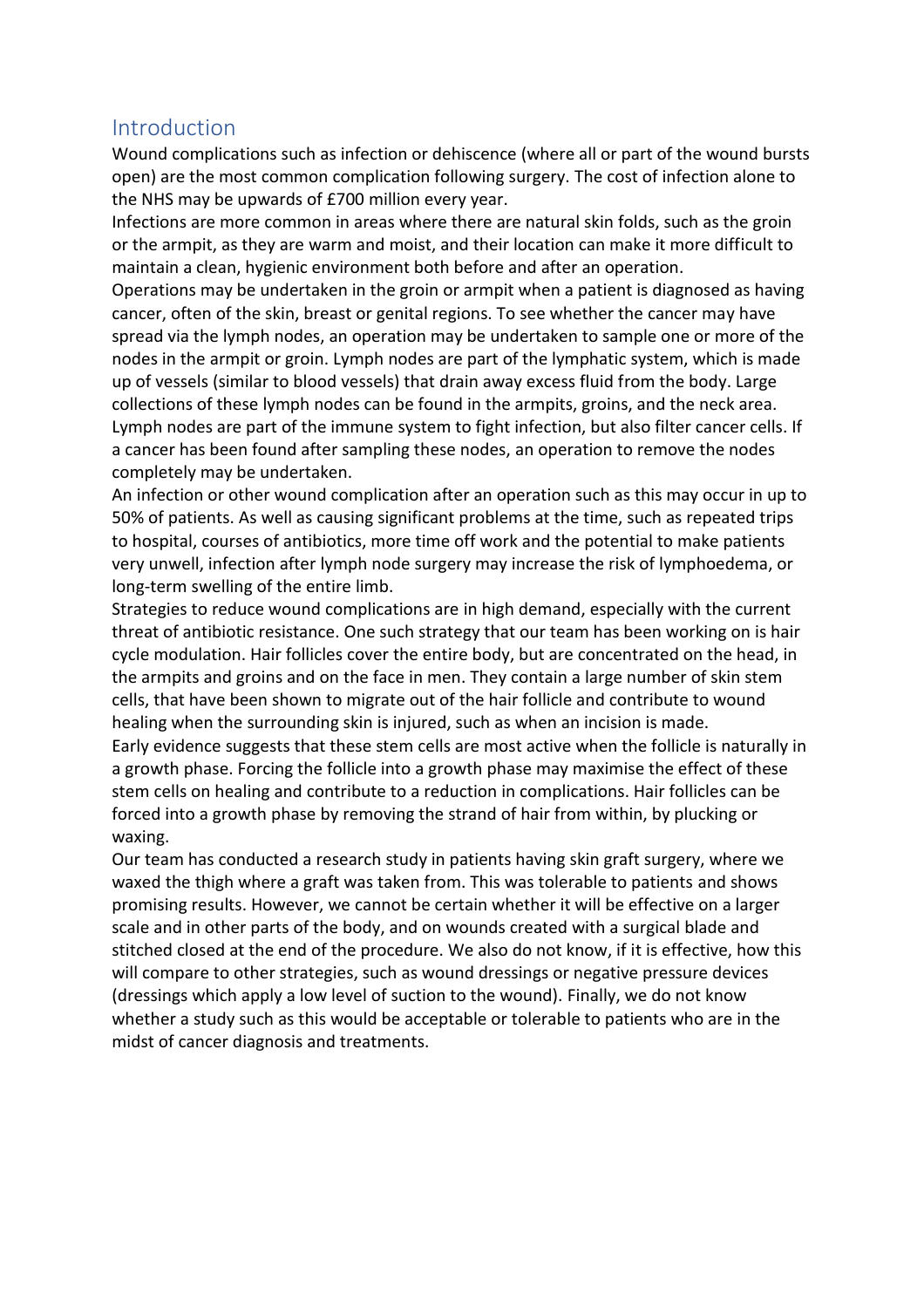#### <span id="page-3-0"></span>Aims

The aim of this exercise, therefore, was to engage patients in focus-group discussions to explore the concepts detailed above. Specifically, we wanted to understand their experiences of post-operative wound complications, if any, and the impact this had upon them. We also wanted to gather their thoughts and opinions on whether research in general was needed in this area, and whether the research proposal outlined above would be acceptable to someone in their situation. Finally, we asked them to provide feedback on a sample plain English summary, that could be used in a future grant application.

# <span id="page-3-1"></span>**Methods**

Suitable participants fulfilled one of the following pre-specified criteria - A patient that has either:

- (a) Had surgery to the lymph nodes and suffered a complication with their wound **or**
- (b) Had surgery to the lymph nodes and has not had a complication with their wound **or**
- (c) Took part in the earlier clinical study looking at waxing of skin graft donor sites

Patients undergoing surgery to the lymph nodes were identified from retrospective inpatient lists, operating theatre lists, and skin cancer MDT lists within the Plastic Surgery department in Hull University Teaching Hospitals NHS Trust. Lists were hand search covering 4-month period between mid- February 2021 and mid- June 2021, to ensure that participants' experiences were recent, and that the thoughts, feelings and ideas they expressed were contemporaneous. Eligible individuals were contacted via telephone and had supplementary material mailed through the post.

We organised two focus group sessions held in the medical school building of the University of Hull. These sessions were timed one week apart and took place in October 2021. Each session was scheduled to last a maximum of two hours, and refreshments were provided. For each session a soft topic guide was produced, but discussion was allowed to flow naturally in order to elicit as much information and opinion as possible. Each session was facilitated by the lead applicant, and recorded with the participants' permission.

#### <span id="page-3-2"></span>**Participants**

Screening identified thirteen potential participants who met either criteria (a) or (b). Unfortunately due to a change in personnel, the study team had no access to the list of participants from the previous waxing study, and so no individuals from that study could be included.

All participants were contacted by post and telephone. A number of participants were unable to attend as sessions clashed with planned treatments, such as radio- or immunotherapy – an important factor to consider in the design of future studies arising from this work.

Three participants were able to attend both sessions, and a further patient attended only the second session.

The group was made up of three males and one female. Three of the group had experienced wound infection following surgery to remove all lymph nodes in their groin, after a diagnosis of malignant melanoma. One had surgery to sample the nodes in the groin, which was uncomplicated, but did experience an infection in the site that his cancer was initially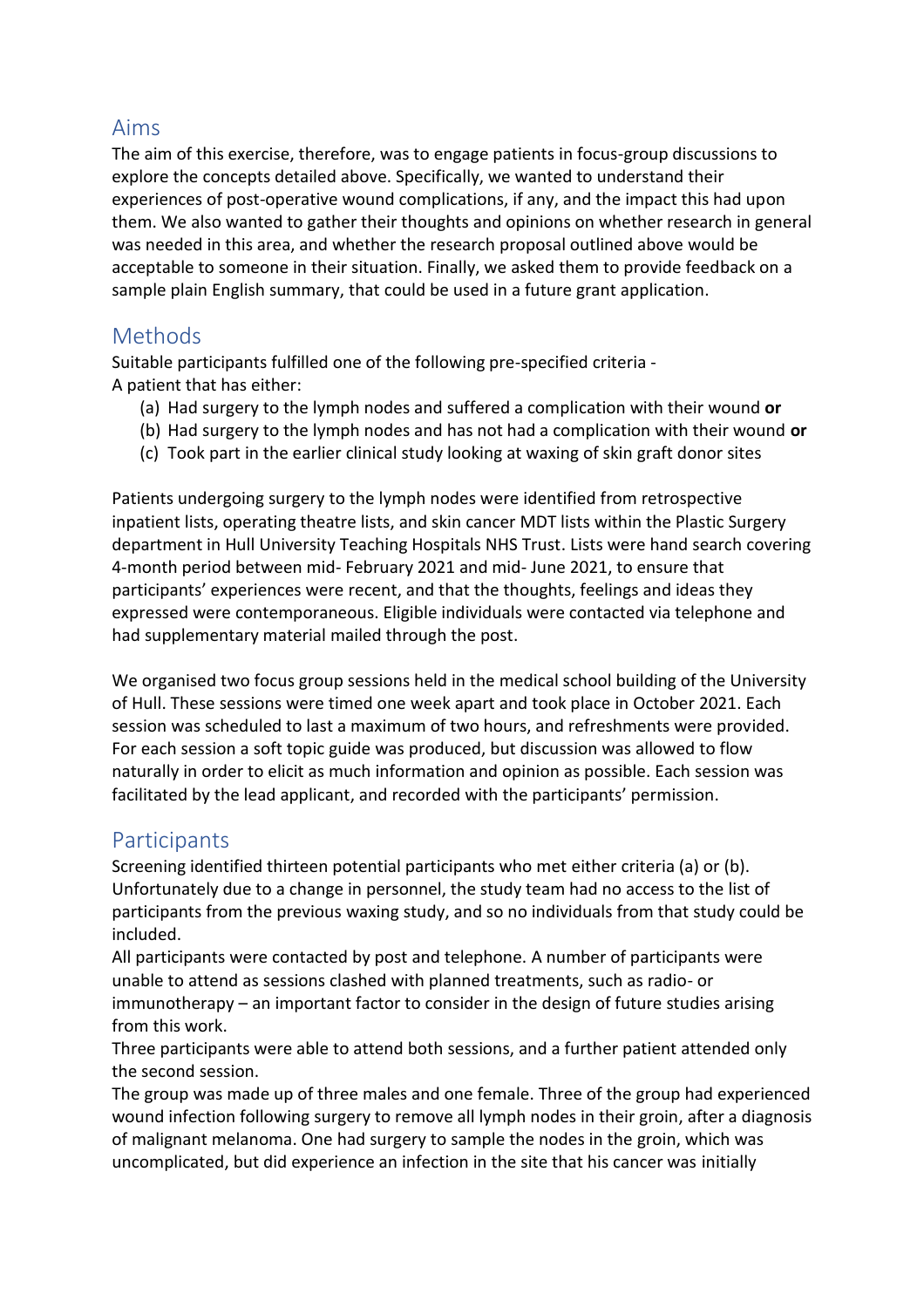removed from. Two of the four had experienced long-term complications following surgery (lymphoedema).

### <span id="page-4-0"></span>**Contributions**

Across two sessions, the following topics were discussed:

- Surgical wounds following surgery to the lymph nodes in the groin or armpit
	- $\circ$  Problems with, not including complications, such as difficulties with cleaning and dressing of wounds, problems with mobility, etc.
	- $\circ$  Infection or wound complications of these wounds, treatments given, and recovery times.
- Strategies to reduce infection and complications
	- o Understanding of antibiotic resistance
	- o Understanding of ways to reduce infection, including wound dressings
	- o The concept of hair cycle modulation in reducing wound complications
	- $\circ$  Whether waxing may be acceptable as an intervention for reducing wound complications

Participants gave a strong account of the impact that wound complications had had on them post-operatively. Treatments given for those complications included readmission, reintervention and treatment with intravenous antibiotics. Those that had experienced complications described "panic", and a feeling of "going backwards." They stated that they sometimes had difficulty accessing care services, which caused them anxiety. Geography was significant, with those living long distances from hospital having greater difficulty. All participants were informed of the risk of wound complications prior to undergoing surgery. They felt well informed of the risks even when looking back with the benefit of hindsight.

All participants strongly agreed that investing in, and conducting, research into preventing wound complications was needed. This was specifically in relation to surgery on the lymph nodes. All participants understood the risks posed of antibiotic overuse, and were able to give a summary of antibiotic resistance when asked. They agreed that strategies that prevent infection without using antibiotics warranted investigation.

When the concept of hair cycle modulation was explained to participants, they felt that there was "nothing to lose" given the very low cost of the intervention. All participants felt that they would tolerate hair removal in the groin in the armpit, and one participant stated that hair removal was something that they had considered before their operation specifically in order to prevent infection. All participants agreed that, had a research trial been active at the time of their operation, they would have consented to taking part. They specifically cited the low cost and low impact of the proposed intervention as being a reason to take part. The idea of delivering the intervention themselves, in their own home, was posed to the panel. Although this was a small group, all participants felt that they would be able to do so, on the proviso that they had enough information, such as a written sheet or photograph describing the area to be waxed. All participants felt that being randomly allocated to one treatment arm (as in an RCT) would not stop them taking part in a potential research study, nor would additional hospital visits that arose as a result of taking part.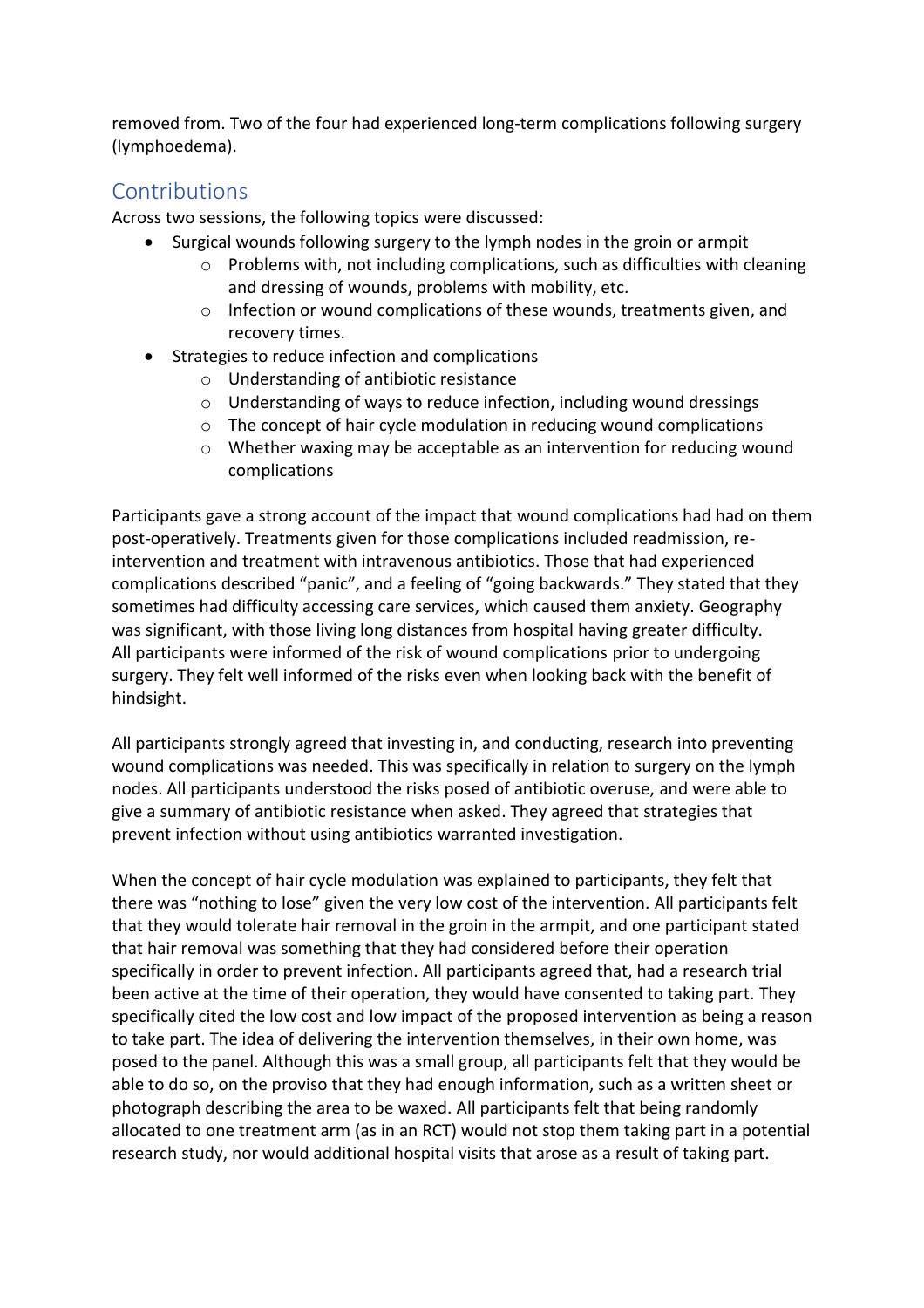At the end of the first session, participants were provided with a sample plain English summary that would potentially accompany a grant application for a feasibility randomised study. All participants provided input into this, including changes regarding wording and requiring more information in order to improve the sensibility of the document. They felt that more information regarding specifics of the study would be warranted, though this may fall outside of the intention of the document and may be more suitable for a patient information sheet in the eventual study.

Participants were asked of their views on the specifics of any future study. They were asked about the best time to be approached by research staff, given that eligible patients will all have recently been diagnosed with cancer. Patients felt that having time to consider the decision by being approached early would be beneficial. They also stated that follow up would be acceptable either in person or over the telephone if there were no concerns regarding their wounds, but that follow up in person would have to be fitted around any other appointments they might have, such as for follow-on treatments. All patients stated that since the pandemic, they have felt more digitally empowered and are more confident with video calling technology.

The insights provided by our participants have been instrumental in informing our plans for a future grant application. Firstly, our PPI group have reinforced that this is a study that is justified, addressing a problem that causes significant consequences to patients and their carers. They have also reinforced that a simple intervention, in this case hair waxing, is deliverable and acceptable to patients. In previous iterations of the study design, participants were planned to attend for a study team member to perform the waxing intervention one week before their procedure. After our sessions, we have changed this to give patients the opportunity to perform this in the comfort of their own home, with strict written instructions that would ensure consistency of the intervention. We would, however, give participants the option of having the intervention performed in hospital, if the participant did not feel confident or able to perform it. In addition to this, we have amended the time at which patients would be approached for the study. We would anticipate approaching patients with information in outpatients at the point that further surgery was decided upon, in order to give patients an adequate amount of time to make an informed decision.

Also as a result of our focus groups, we would plan to add the option to conduct follow up appointments remotely, in order to reduce the burden of visits to the patient. We recognise that post-treatment can be a busy time for patients, and that this might impact on the ability of patients to return for follow up. We also recognise that a completely remote follow up might exclude some populations, such as the elderly or those living in remote areas, and so would include the option of in person follow up for a proportion of patients in any grant applications.

#### <span id="page-5-0"></span>**Difficulties**

This PPI activity took place between waves of the COVID-19 pandemic. We elected to meet in person, as it was felt that this would lead to more organic discussion of the issues that we wished to discuss. However, it did mean that some patients, particularly those undergoing immunotherapy, were unwilling to risk meeting in public due to the risks of contracting coronavirus. It also meant that patients were asked to travel a long distance to meet, which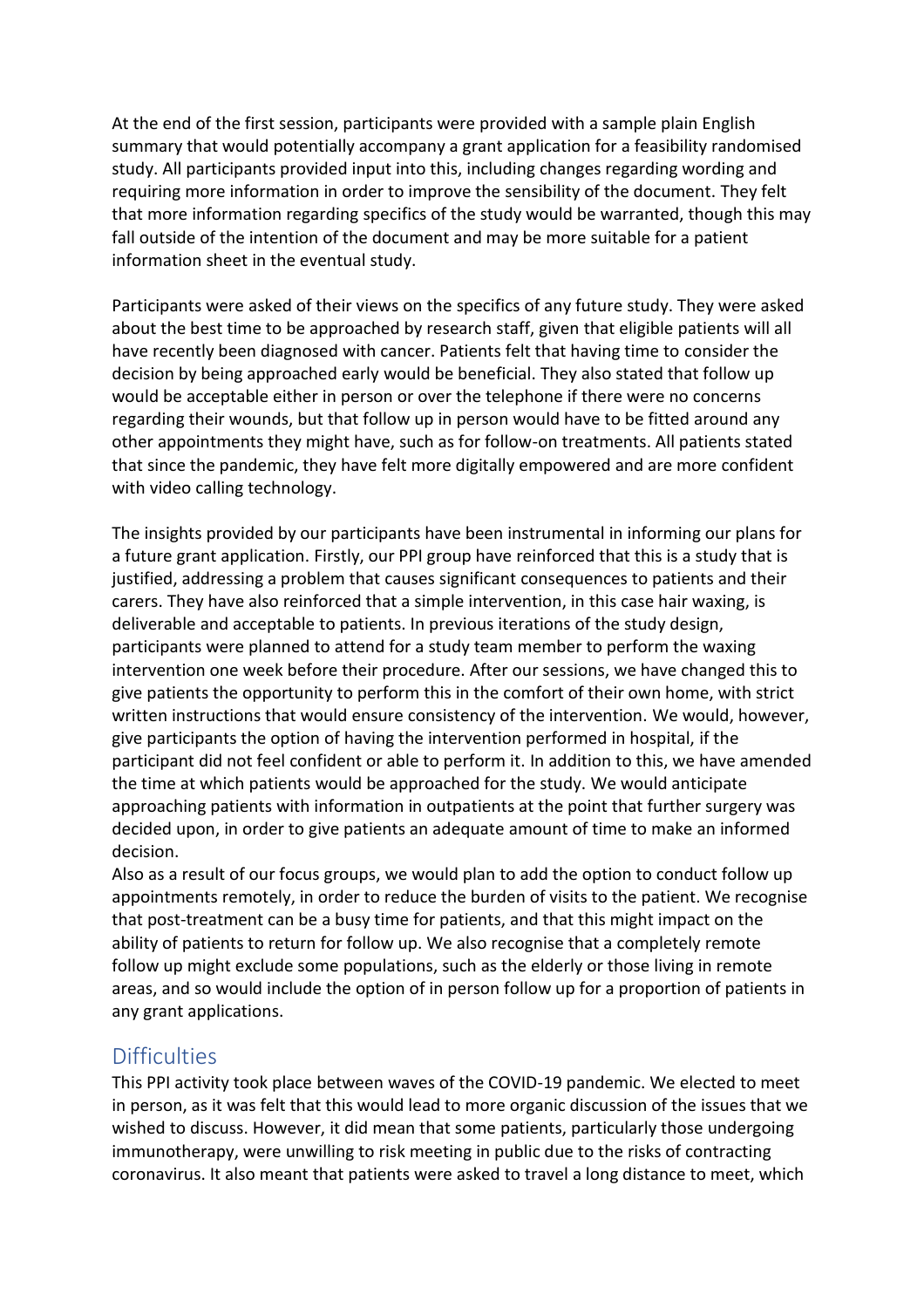excluded some individuals. In future, we may look to conduct a mixture of sessions, including online and in person, to widen the availability of sessions and to obtain a variety of lived experiences.

#### <span id="page-6-0"></span>Future Plans

The original timeline for this research project included the preparation of a grant submission for a feasibility study in early 2022. Unfortunately, due to the ongoing pandemic, and a delay in conduct and analysis of one of the underpinning translational studies, this has been delayed. We do, however, plan to build an application in the future. For this, we plan to have at least two representatives from this PPI activity on the grant application committee. Two representatives reduces the risk of one rep feeling isolated, and reduces the burden on lay representatives to attend all meetings. Their input will be invaluable in the design of both the research plan, and in the writing of the plain English summary.

Should the team be successful in obtaining funding, these representatives will be asked to form a core patient advisory group, led by a PPI lead (a non-lay role). These roles will be fully costed and reimbursed as part of any grant application. Their roles will include document assessment and revision, dissemination of materials and results, and they will be helpful in addressing issues relating to recruitment or retention that may be encountered during the conduct of the study.